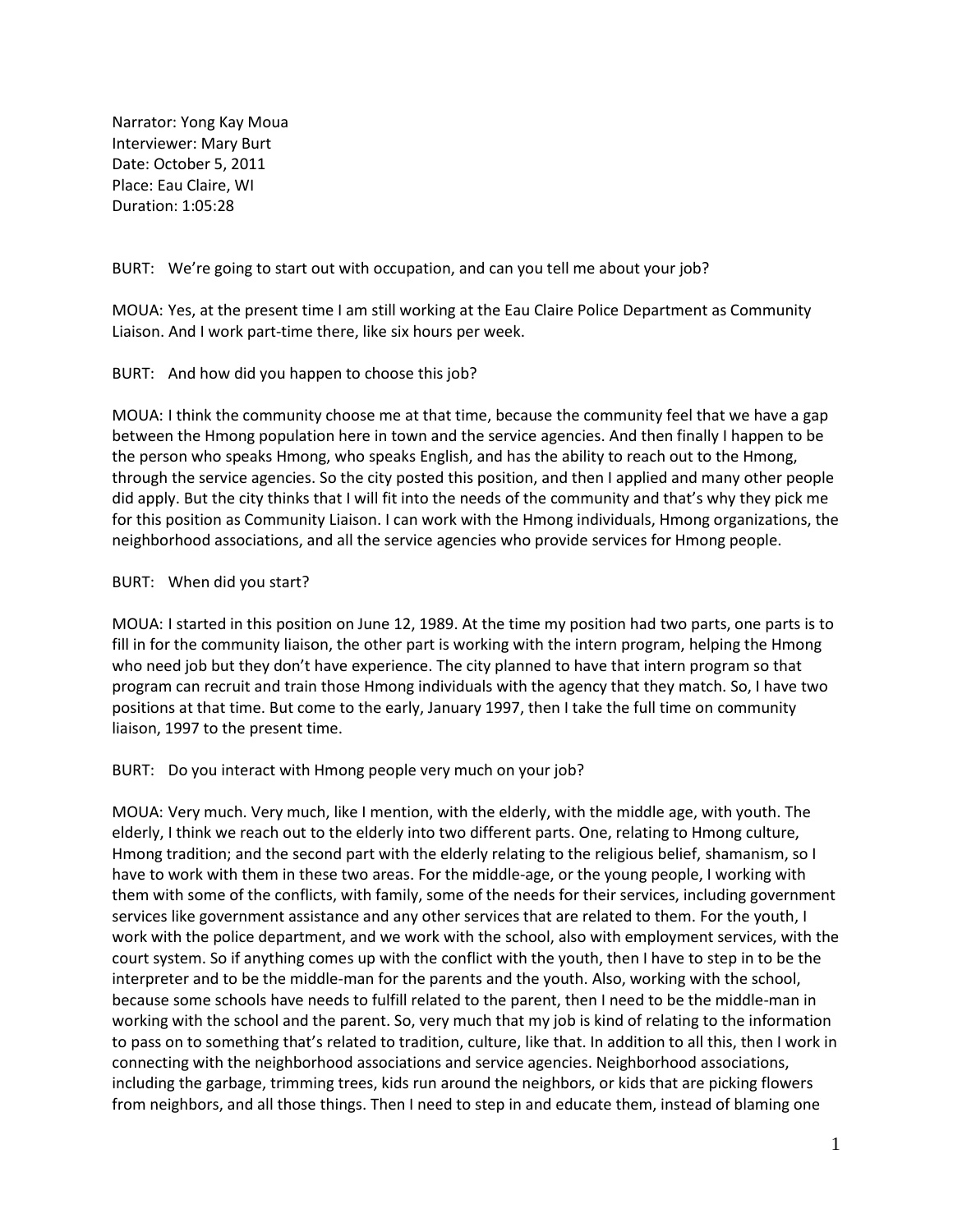another, we teach one another. And I think the mission is very helpful to our community. With that, then the service agencies like the health department, police department, have some change, or the city has some new ordinance, then I have to translate it and interpret it to our new Hmong, or our new Americans. So, my job is really sometimes going with others' schedules. Sometime I can set my own schedule in working with all these agencies that I mentioned to you.

BURT: Can you tell me about the house where you live, and what attracted you to it?

MOUA: The question again?

BURT: Can you tell me about the house where you live, and what attracted you to it? Why did you buy it?

MOUA: Well, the house that we live in, I think there were many things in the house. Number one, having a family with children. I think that a house would be nice for us to take care of our family, a place to live, food to eat and so on. So I have a sponsor my family that helped us to come to Eau Claire, and I think one of the sponsors that was working with me helped me to choose where to live. Because he mentioned to me that, "Kay you have children, and you have friends, you have family, so you need to live in the area that you will feel comfortable." So, he helped me to look around Eau Claire, north, west, east and so on. Finally we picked out our house on the south side. And my children go to elementary school, then go to South Middle School and go to Memorial High, and then go to college. With that house, it also built the confidence for me to work, continue to work hard to support the family, to be able to pay for the house and being a good citizen, being a good person in the community, I think pretty much in common with other people.

BURT: Do you have family living with you now?

MOUA: Right now it's just my wife and I. All my children are grown up, and we wish that after they graduate they can get a job in the community, but with their area, their major, when they graduate, they get a job somewhere else. And the two boys get jobs in the Twin Cities, so they both live there. They own their house now and they live there. They both got married, have wives and don't have children yet. And now our daughter also graduated from law school in Madison, but after she graduated she got a job in Racine, Wisconsin and she took the job right away and she lives there. After a couple of years, she decided to come back to Madison, and right now she lives in Madison, Wisconsin. Because of their jobs, my wife and I decided to let them go where they can get the job. So right now, it's just the two of us.

BURT: Ok. Do you stay connected with friends and family in Laos?

MOUA: Not very much. In the past, or during the 1970's through the 80's, because during that time it difficult for us to write to them or they write to us, but late 80's to the early 90's we were able to write to them, they were able to write to us. But we never decided to back and visit them because where we would like to go, the government don't allow us to go yet. So we still think that in November, late November of this year if we get the visa by the Laos ambassador in Washington, then we will go back to Laos to visit Laos, for the first time in 35 years, so that's still on hold!

BURT: Do you email, or call, or send letters then?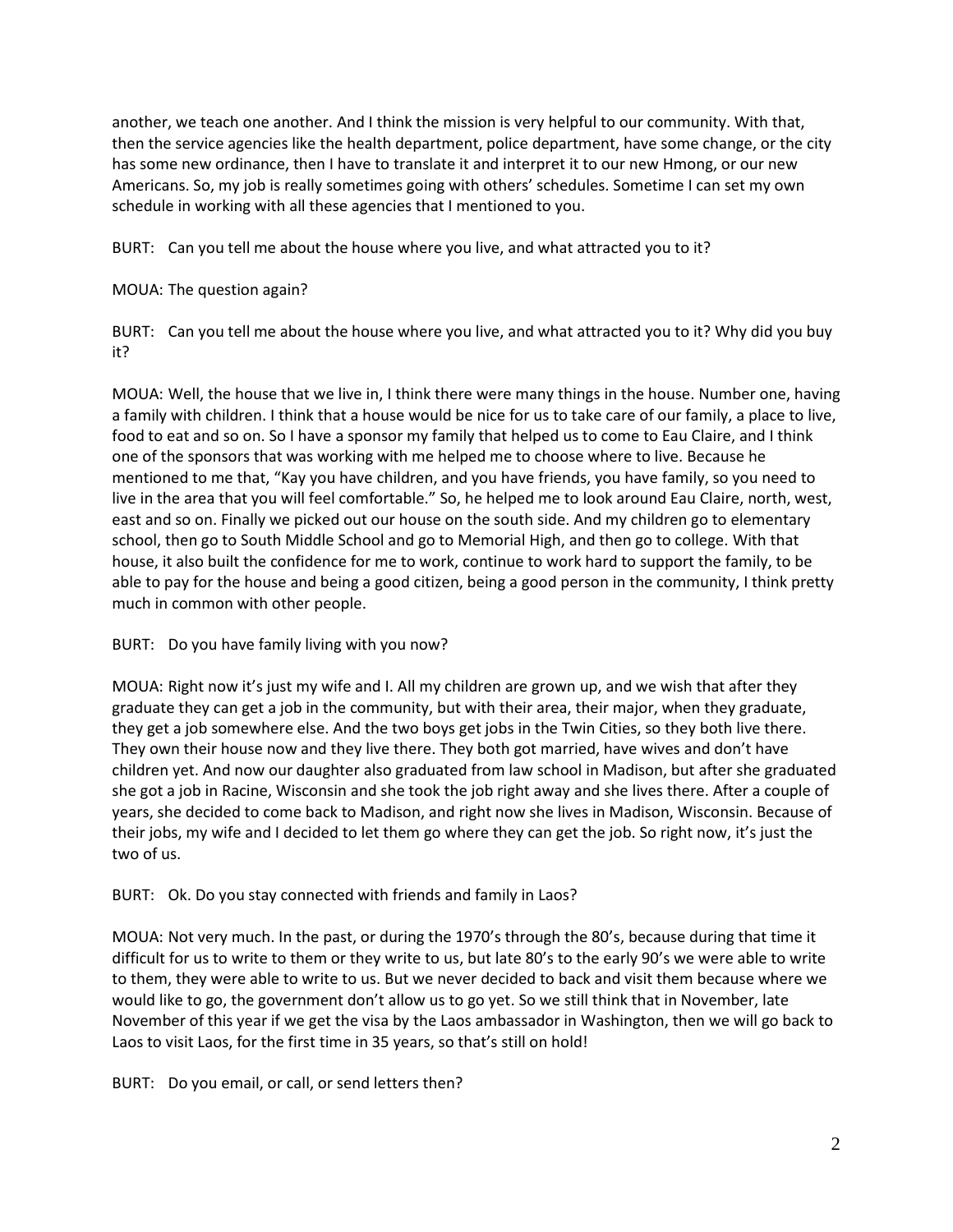MOUA: To Laos, we send letters, not email. We don't have the email at home ourselves, and also our relatives there, they don't have that technology that we can use.

## BURT: What do you tell them about life in Eau Claire?

MOUA: Well, at the first when we can connect with them, I think we told them about life in America. It's good, but we have to work hard to earn our living here. We work here twenty-four seven or we have to work all the seasons, which is different than in Laos that you are working at the farm, so you work for the season, and for all what you plant too. But in America, it is different. The other different thing that we think that in America is good for us, for our life here, is education for all the children, boys and girls. They have the opportunity learn whatever they want to learn and they would like to be whoever they would like to be. So that is the plus thing that we tell them. But so far, for making the living, it's different, just different. No matter if they live there or here, we have to work hard. But compared to Laos, they don't have big companies, the local business that they can go in and work with them. Mostly they will be farming, so we tell them not exaggerated, but we tell the truth, that our life here was good, was hard for us.

## BURT: Do you watch Hmong videos?

MOUA: Yes, we have it at home. We watch Hmong videos – some for entertainment, some for their life, and to me some of their life is very difficult for me to watch, so I decide myself I'm not watching those type of Hmong videos. But for the entertainment, I will watch with my wife too, yes.

BURT: Tell me about your favorites, and why you like them. The favorites that you watch.

MOUA: Very much I like the favor of people loving one another. Creating things for their life, creating something related to family relationships and so on. Because I grew up during the war time with many conflicts with the family, including my family and other neighbors, other friends. So, by watching something that tries to put things together or family relationships, it help me to heal all those things that I have been hurt, I have been torn during the war times.

BURT: Can you tell me about your hobbies?

MOUA: My hobby, not very much in America. I do my reading, I read very much. If I have time I watch animals, with something relating to nature, so with that, doing gardening, visiting friends. Those are the things that I like to do. Not sports very much.

BURT: Do you hunt or fish?

MOUA: I like to hunt, but I think the climate here doesn't help me. I tried the first year, but I got a rash all over my body, and talked to my doctor and he said I might have some problem with the trees, some type of tree, some allergy thing. So I decided not to fish, not to hunt because something might happen to my body and because of my health, that's why.

BURT: How does what you eat in Eau Claire now differ from what you had in Laos, and in the camps?

MOUA: What we have in Laos, I think when we were growing up with parents, with family, we used to have like generally rice, vegetables, some meat, chicken meat, or pork, beef, like that. So we grow up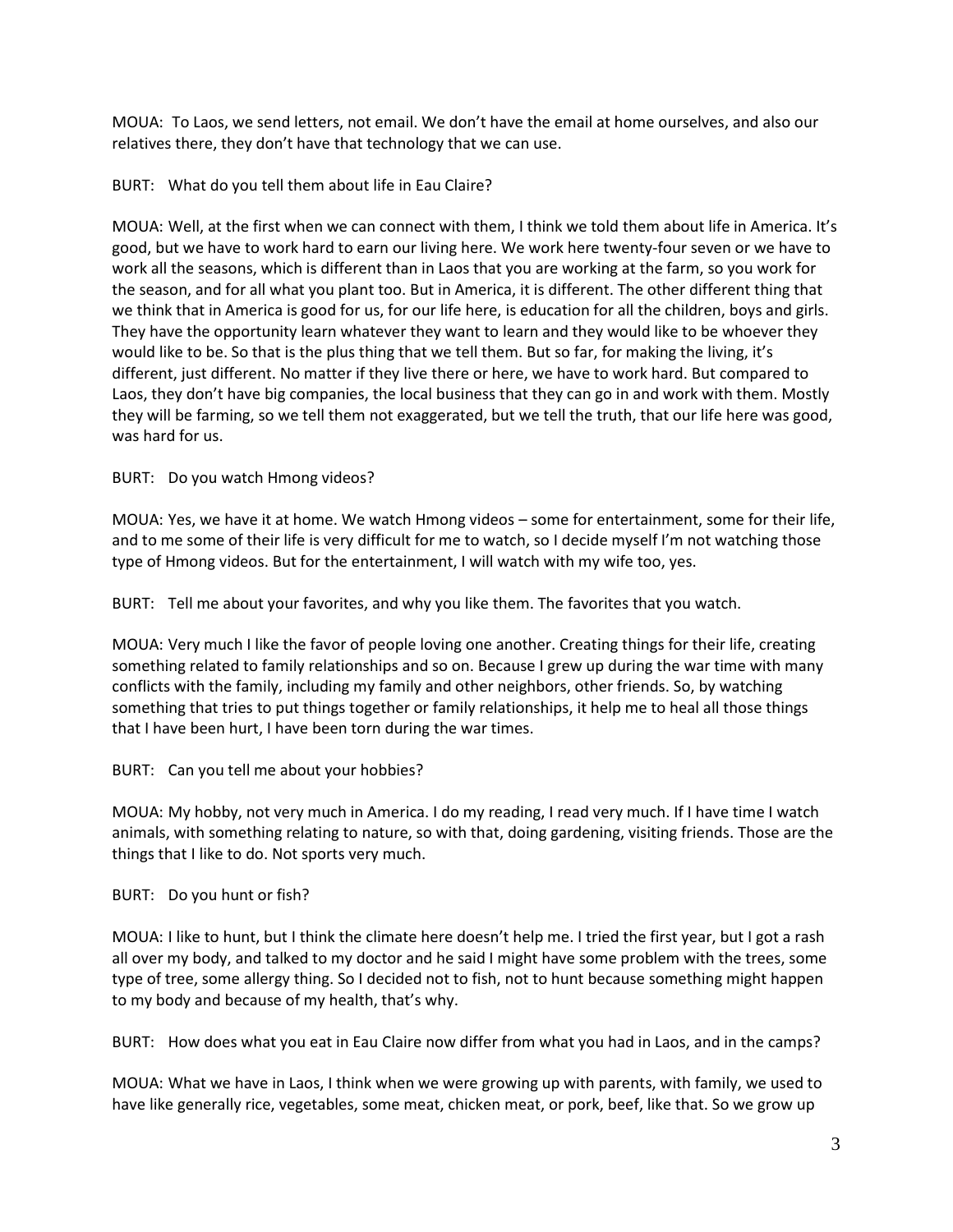with that. We don't know very much different, we think that it's usually for our routine life there. But when we move to the camp, my family lived in the camp about ten months and at that time I have the brothers, sisters and my two kids, my wife, and we come to the camp and I think with the conditions that we live in the camp without the food that we have or the place that we can go and look for food is very limited. So the food there is not very healthy food and many of us have been very sick at that time because of the climate, because of water, because of food. So for food in Thailand, while we were able to survive, but it was not the best because we did not get used to those types of food. Rice is still the main food for us, but any other will be very different.

Food in America, at first I think we find ourselves that we still have rice. Rice still our main food here in America. And for the others like meat and other things, we have so much, so much more than back in Laos and in the camp. So we choose our food based on what we need. What we like very much will be fresh vegetables, fresh foods and then rice that we have. And the food, even though we bought the food that Americans have in the store, but we cook little bit different way, the way we like it. And then come to the present time, we like the farmers that have the fresh food in the farmers market, and we bought those fresh vegetables from the farmers market. That's what we like. And for food, my wife and I very much like that we still stick with the foods that we grew up with, but our children, they change so fast. They like pizza, they like American food and so on. But once in a while or every other month we get together we have to find a food that the children like and the family like and we have to combine those foods together. I think the food, it helps us to bring us together to see that they are different, and we had to accept the way our children were growing up and they like it, and they have to accept the way we, the parents like it. So now for food, there are still some things that if we look at the food itself it will be different for children than for the parents, or the elderly.

BURT: OK. Which foods, traditional foods do you still eat?

MOUA: Traditional one, number one will be rice, number two will be chicken, pork. Those are the general things that we grew up with and we still live with those kinds of foods. I will say every week, rice will be every day.

BURT: Can you tell me about the ones that are for special occasions?

MOUA: The special occasions?

BURT: …the food for special occasions.

MOUA: The special occasion food, we still have rice, but we have egg rolls, we have chicken and other food that we know our children like. So during these special occasions like that we have to prepare those foods to fit the need of the family members.

BURT: Are special foods still prepared for women who have just given birth?

MOUA: Yes, we still prepare for the woman who has given birth. Still hot water will be number one, with that will be chicken, boiled chicken with the pepper and with other ingredients. The herbs, they will mix with that. And that's still being the main food for a woman who delivers a baby.

BURT: Can you tell me about your traditions, either or both Hmong and American, or a mix of the two, and what traditions have stayed alive?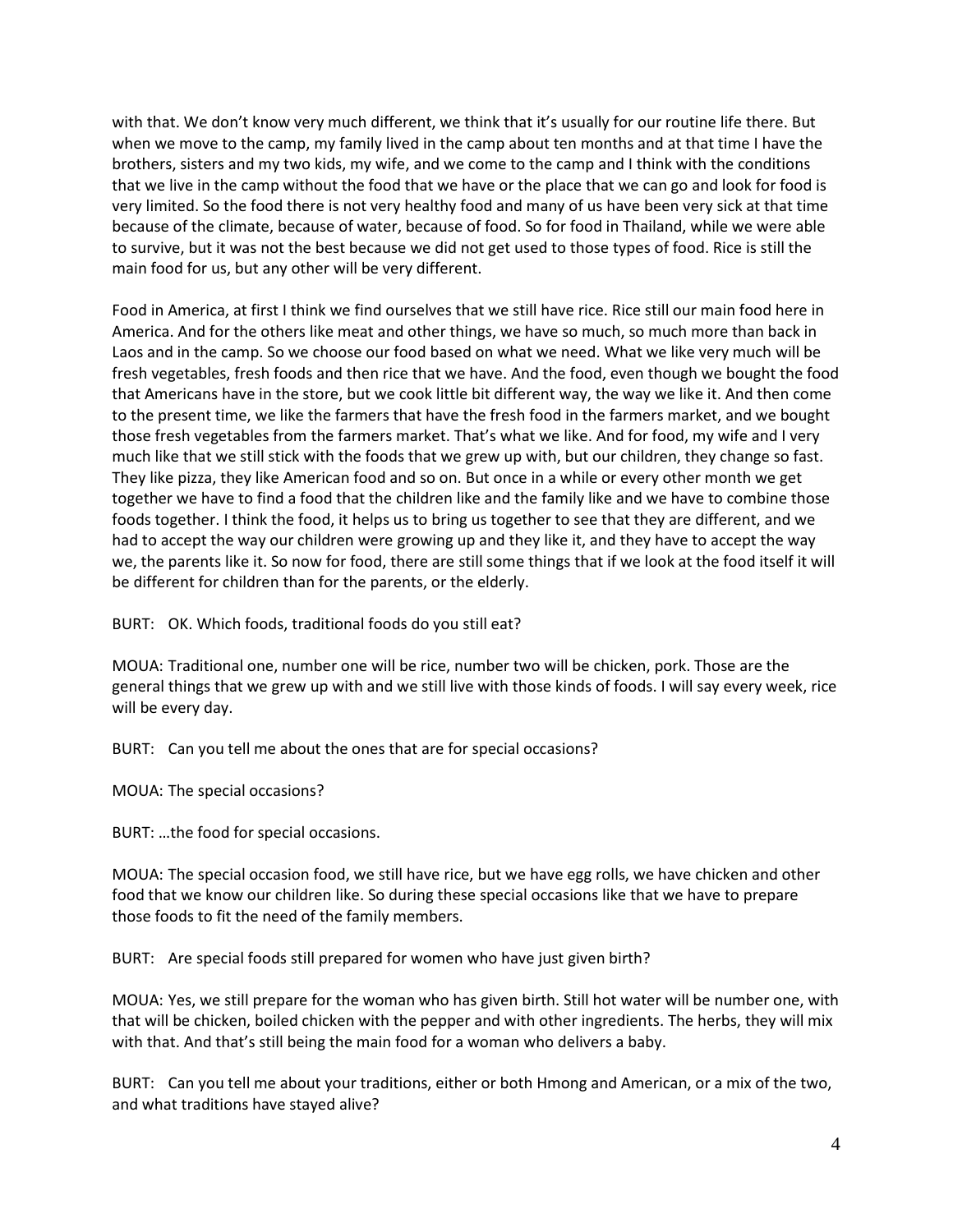MOUA: I think the Hmong traditions are still alive with us. Because just our family, we have the tradition of life, because we have Hmong members that are coming to the city, coming to the state, or coming to America. And like my wife and I, we have a lot of friends, we like to visit neighbors, our friends, and if they have special occasions and have some visitors and like that, we still participate or join with them. Even though if we have someone… like I just had my uncle come from Laos to visit us, and we prepared the traditional Hmong food, we did the Hmong tradition of soul calling and so on and we still invited friends, neighbors, and relatives to participate with that. So I think that stayed with us, and because we have some relatives, we have some Hmong, we have some members that are coming to this country, and we wish that we can keep this for a while yet. Connecting to the American – my wife and I we went to church, to Trinity Lutheran church. So if we have a special occasion at church, we also have donuts, coffee, we have pizza, we have something that group prepared. We were able to kind of put ourselves to fit with that. That is not a big problem for us, but it's not something we do every day. Yes, for special occasions and we try to fit in.

BURT: Did you say soul calling?

KM; Yes.

BURT: Can you tell us what that is?

MOUA: Ok, I think that's what the name is in general, but what will be easy to understand will be a meal to welcome [the visitors] to our house, or because we are separated for so long, and we would like to invite friends and neighbors to come together and express ourselves to them that here he or she has the opportunity to come to see us. That's what we do, that was in our heart that we open to share with others. But the name of that then we call soul calling, so that would mean that even though we call the individual to participate, but we also call the soul of him or her to come and join us. And with that we also express ourselves to call our ancestors who passed away, and their souls to come to us because of the family separation. In doing that, it brings us physically closer but spiritually also called together, that's why we call it soul calling.

BURT: Can you tell me about the changes in Hmong language since coming to America?

MOUA: The changing of the language, I think is a big part for our life here because every day, no matter what you do, where you go, you speak English mostly. And the change is rapidly changing for our children, our youth. They go to school, they learn everything from school, they go to movies, to the mall, with their friends, and they talk in English mostly. And with that because the music, the fun things, the entertaining things, they like the American music so much, and they change so fast for that direction. And that was the change, because the change is not just for everyday living, for fun, for some technical things that you learn, some scientific thing that you have to know, and like that. So, it changed so fast for us. We would like to keep the language and when we became citizens, the judge also told us "Keep your language, keep your tradition, keep you culture as long as you can," and we believe that. But like I mentioned, because everyday living is changing, the language is disappearing for some of the young people. Even they would like to speak Hmong, or we try to speak Hmong for them, but the language comes pretty slow. But English is fluent with them, so I think we'll conclude that the general, every day, where you go, what you hear is English, so the English kind of takes place instead of our Hmong.

BURT: How has crafting, sewing, things like that changed among the Hmong here?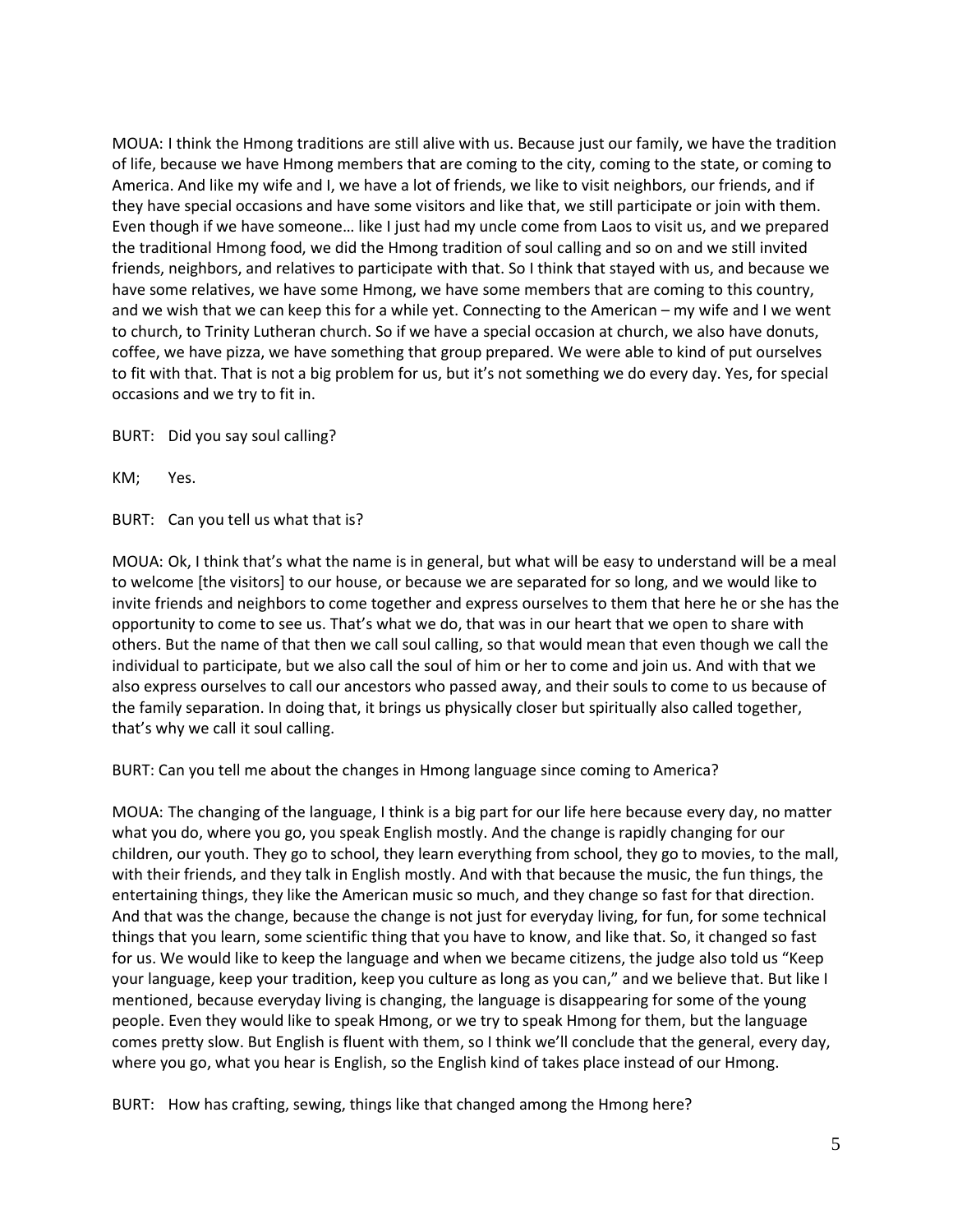MOUA: Like the crafting, sewing?

BURT: Oh, making crafts... like sewing, needlework.

MOUA: Those are changing. Couple things, one is the habit is not there for women who have time. The other, because they are working and they are kept very busy to work for a living. The third thing, it is very easy when you go to shop in the mall, and you have a choice to go, it will take you an hour to pick up what you like to dress, what you like to see, what you like to use and so on. So the craft, the sewing is kind of dropping, it kind of disappeared, faded out because of time and hobbies that they don't have the opportunity to learn together, or share together. So I can see that is also changing, yes.

BURT: How has the language changed since living here?

MOUA: How…

BURT: The Hmong language.

MOUA: Yes… it's changing like the new generation. They are growing up and then it changes with the way they do. For example, like the Hmong New Year used to be something special for Hmong to do Hmong activities, to sing Hmong songs, to listen to Hmong music. But now, the young people are growing up and they know English better, so all the activities that we do at the Hmong New Year, it kind of mixes. If we have the speaker coming to the Hmong New Year, the English version will be understood by the young people, and we have a Hmong speaker, so now they have to speak Hmong and mix English in there. So those are some things we can see that are changing, very fast with the activities, with all the modern things and so on. We don't know how long we will be able to keep this, since our song is not preferable or liked by the young people, maybe this will fade out.

BURT: If you feel comfortable, can you tell me about your religious or spiritual life?

MOUA: Yes. My family came to America very early in 1976, and my relatives all came to different parts of the country. And we are talking about what should we do, we would like to keep our tradition, our culture, or should we change, should we convert to Christianity? And my uncle, he's the leader with our family and also the leader in our Clan, and he said "Kai, we live so far apart and I cannot help you, you cannot help me." In the case of if we have someone pass away, we cannot do the way we wanted to do. So including myself, we will change or we will convert to Christianity. And then that's why we talk back and forth for a while, for over a year, then my family decided to convert to Christianity.

So we went to Trinity Lutheran church to be a member with them and practice the Christian way, activities and so on. And not just practice for our everyday or every week, we are thinking about if myself or someone in the family passed away, where are we going to end up? And that is the main point that we decide to convert to Christianity. Based on our tradition, when someone dies in the family, we need a lot of people, many people to help to do all the processes that we want to do for our member, or our loved one. And in doing this we need someone to know, to guide his spirit back to Laos, or back to his or her ancestors. And with many processes, with the three day funeral, all those things are very difficult and we don't want to misguide the spirit. So either you convert to Christianity and you go directly to God, or you go back where you're coming from, and then go to God, and we decided to take the shortcut to go directly to God. That's why we convert into the Christian religion.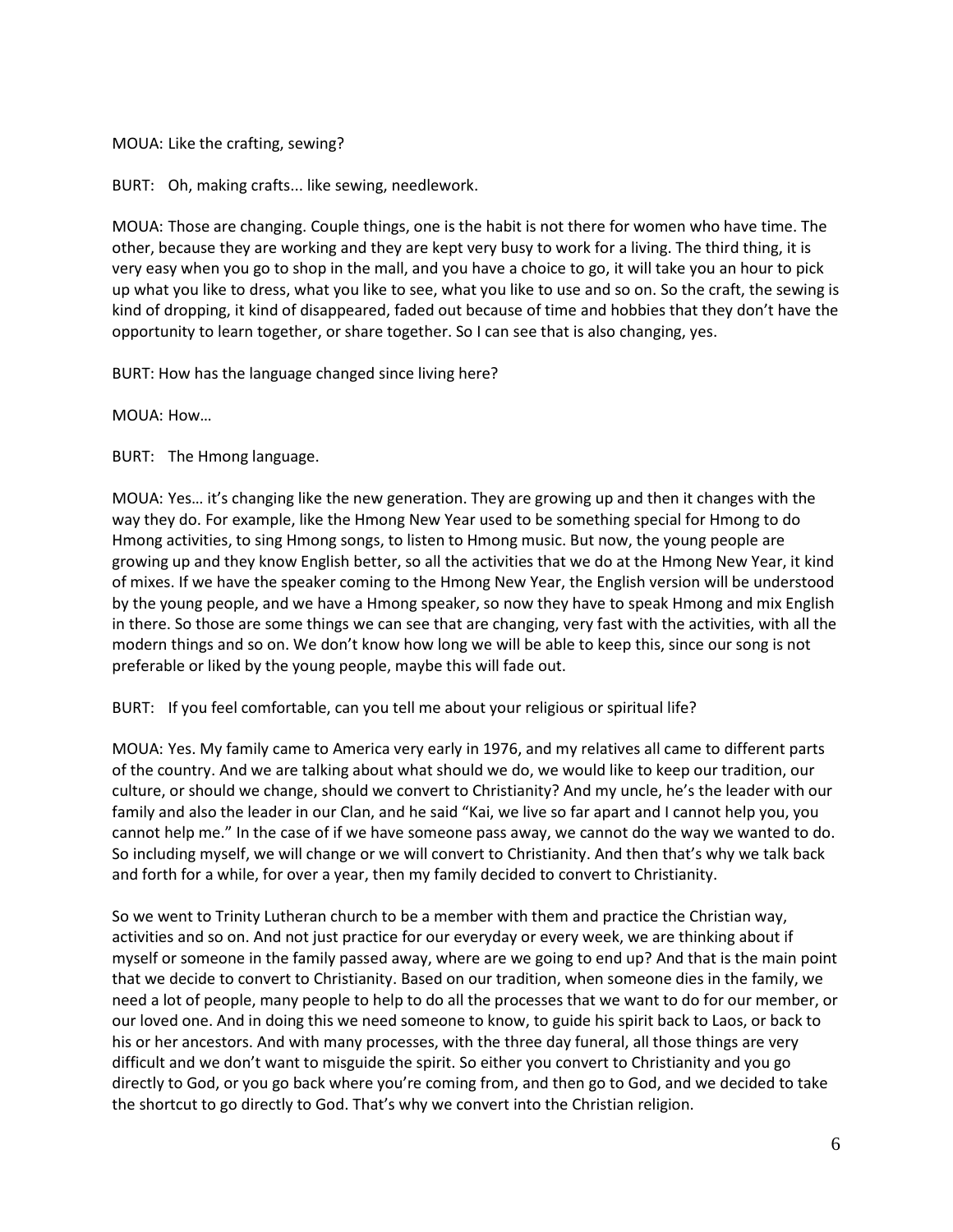Honestly, my family, we came very early and we didn't know that we are going to have this many Hmong come in after, so we decided to convert to Christianity, but all the Hmong who came later, they still carry their own tradition, their own culture. In Eau Claire, we have over four hundred families, and about three hundred families still practice their tradition, and about one hundred, or below, over one hundred converted into Christians. So regarding the religious beliefs, it is something that's very difficult, very difficult, so you had to make the decision now, and if tomorrow someone in your family passes away, you know where to go and where to send his or her spirit to. And not just in our world here, but the spirit world, and we have to know and we have to deal with that.

BURT: What are your experiences with non-Hmong people in the area?

MOUA: The problem with that, we ask ourselves, the language is number one. But when we learn English, when we know how to communicate with the people in the area, and not just speaking the language, but we look at their eye and they look at us, their facial language, their attitudes and so on, we can tell that in this community the people are very nice people. Very nice people. When you look at one hundred of them, maybe one or two, because their eyes that they look at you, because their attitude toward you might be little bit different, but we turn that around for us. Because we are different. We have different colored skin, different attitude too. So we can see that here this community is better than what we lived with in Laos, where we lived with our Hmong and we lived with the other ethnic groups, and then we came to Thailand and we lived close to Thai people, and then we came to America. We have seen many eyes, many attitudes of many different groups. And when we came to Eau Claire, it's big and many, many people here are from different countries, different parts of the world, and we think that the people in Eau Claire, they are good people.

BURT: Please describe differences or similarities between now and when you first came. Have there been changes?

MOUA: Yes.

BURT: In the way that people accept you because you were Hmong?

MOUA: I think it kind of connects with the previous question because we know how to communicate with our friends, our neighbors, our young people. Everyone, every kid knows how to communicate together. When we look at this time and then… lots and lots better. I recall in the very early '80's when we lived on the South Side, but we have some Hmong living in the north, Barstow, Hobart street area and our Hmong kids like to play outside, playing ball, running around, some kids were running and picking the flowers of the neighbors and we had some problems there. And well, we don't want to hurt the feelings of those people in that area, but our people used to live their lives like that. It is kind of very hard to say no tonight, and stop doing that tomorrow. It takes some time for us to educate our people, and we need to approach the neighbors, teach them or educate them that the Hmong people came from where they used to live because they used to live their life different. And please be patient with us, it will take time for us to learn.

So we teach our Hmong people at the Hmong Association, we teach our children. We also talk to the schools and the teachers, also talked to the kids at school, and it took some time for us to go through this transition. And when we look at this, we put ourselves into the neighbors' shoes and [what it's like to have] some new group of people come in and run around like the wild kids. So we consider that it is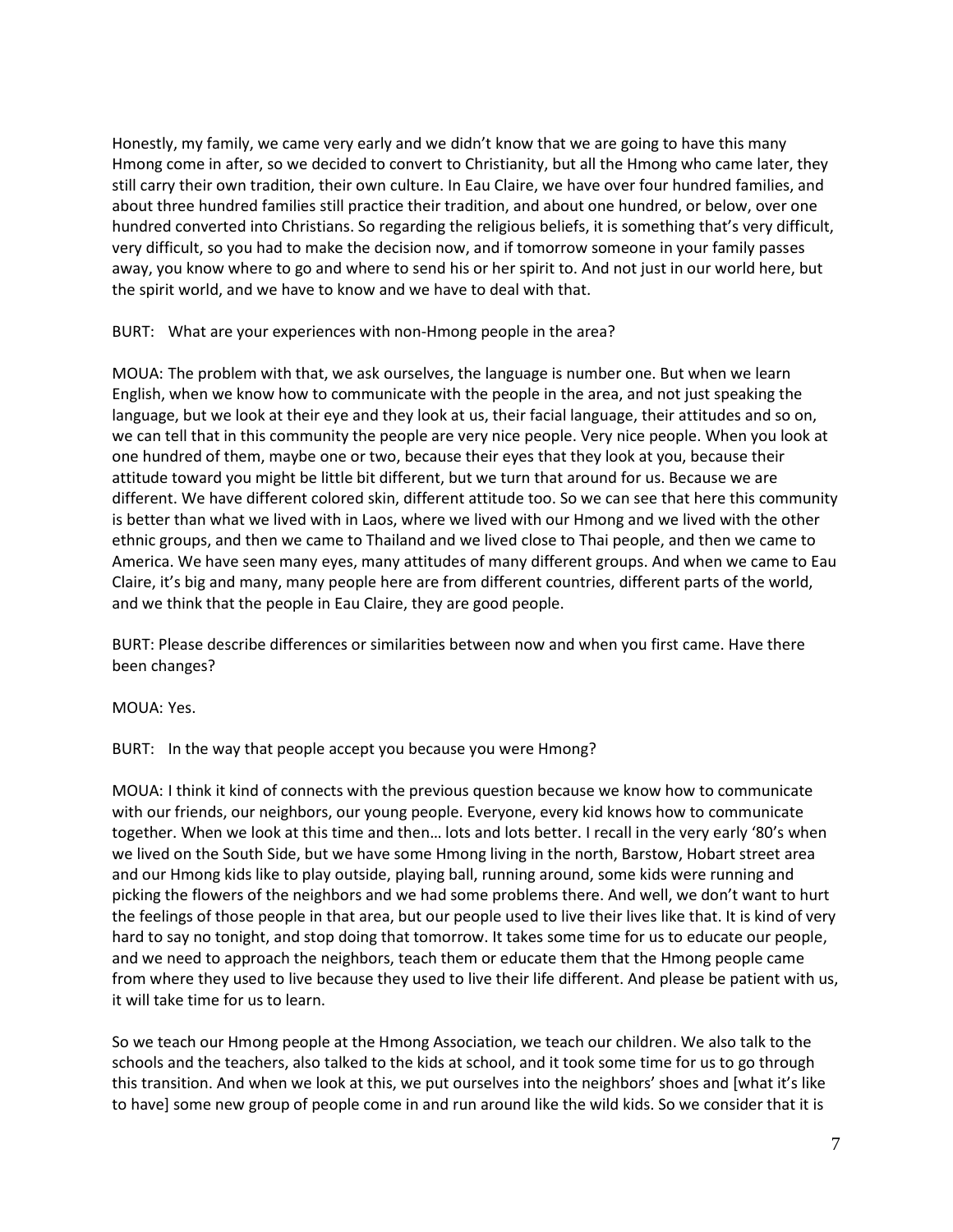good for us to work together and it takes some time for these transitions to do this. That's what I said before, don't look at only one side, or one way. It is a two way and it takes time for us to do that. Thirty five years I can tell that eventually this new people will learn the way the majority of people live in this country. But it takes some time.

Connected to this one, back to the early '90's we had about eighty percent of our Hmong people living in the area that are lower income, and they lived in, they concentrated in certain areas with the rent that was low. But now from the middle of the '90's to the present time, we have very low population who live in these areas. Most of them are moving out and are spread out. No one tells everyone that you don't have to live here, you have to go there, but almost all of the Hmong population can spread out all over. We have about sixty plus percent, about fifteen percent live in the south side, seventeen percent live in the northeast side, about nineteen percent live in west side and the rest kind of mix in town. So all the schools in this area, now we have kids all over. Except for Longfellow, they still have a little more Hmong kids in that area, since everyone bought their house in the area, they spread it out.

BURT: There are some harsh feelings, or negative feelings against the Hmong people because of the hunting incident a few years ago. Could you give us your thoughts about that?

MOUA: I have that feeling too. I heard about that. I understand the feeling about that. When I look at why it happened, and how it happened, for that particular case it hurt. No matter what you think about that, it hurt for the community. But we look very broadly in Wisconsin, in other states, or other occasions and other incidents, well, it is not that big but it happened already. And we have some people that call in to the Eau Claire Police Department, call in to the Hmong Association, and call to me, talk to my boss, yes we have hurt. We all hurt, not just those people that were shot and killed and their family members. We all got hurt. But somehow it happened, and we just think about it, but we haven't seen with them, or at the time that it happened, we don't know why it happened that soon. So it takes some time for us to heal, to educate our people and to express our feelings. What I mean there, because we don't have any education for those hunting individuals. After that incident I think it's really opened eyes for our people, for all the State, and the State also opened up some education for the individuals who are going to hunt you know, and I'm very pleased that they do that, but I have some feeling that why didn't we do all of those things ten or twenty years ago? Then, until someone dies, or someone is in jail, then we will promote all that education. But I still have a hurt feeling about that incident.

BURT: Has adjusting to American life become easier as more Hmong family members and immigrants arrive?

MOUA: Yeah, in general it is easier, but it takes some time for them to cross that, for the transition. It takes some time for the first group to go through that. And go through that means: Number one, to go to technical school to learn the language, and know about the system in this country. Number two, many of these people had to go through the working experience so they know the way Americans live their life and work through that. After the first group of refugees went through the training, for English, for working, then it came easier. And I mean easier for the group that came in 2004, they don't even speak any language. Anyone that comes, if they want to work we can place them to work right away. The employer trusts that those people who came before will help them to explain things for them. Before this, I think the Eau Claire community did almost everything. Because we had a survey done in the middle of the '80s and the employers said, "Well, when we do business we would like to make money. We would like to make friends with our employees, and we don't want to hurt anyone. We don't want to have anyone have a hand cut, or get hurt and die." Of course, yes after we have all this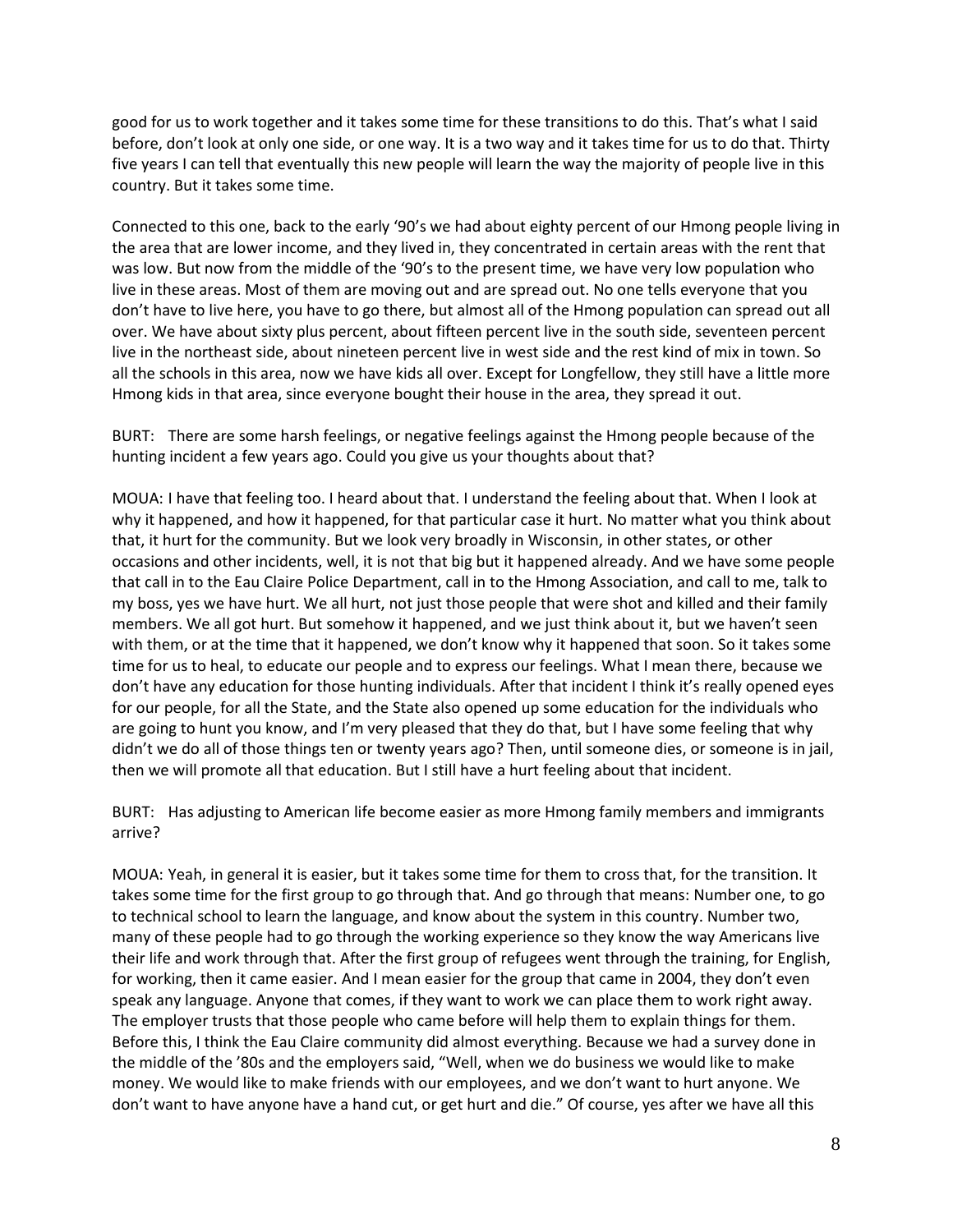training and they know that yes, the Hmong people, even if they don't speak the language, someone knows how to explain to them and they will be safe, then life becomes easier. Even with the language not there, but yes they do have feeling, they do have the same goal to have safety. And then with safety, we can help them to become better and have an easier life here. So now, the answer for that, I say yes, because I've been through that and I saw many of these people go through that. But during the transition time it seems too long for those who would like to cross, but it's too short for those who worry, and are afraid they might get hurt, that they might have an accident. But yes. It come.

BURT: Is the number of Hmong who plan to return to Laos decreasing?

MOUA: You mean return to live, or return to…

BURT: I think it means return to Laos to live.

MOUA: I don't know that anyone in our community returned to Laos to live. I say no. I say no because most of the people that came here, they have been in the service, they are working with the army during the war, and they have enemies there. The new government looks at these people as enemies and many of those people that live in Laos have been killed. So, to visit, yes, but to live there, might be some people, but I don't know anyone in our community who decided to go there and live there. And with that, it has been twenty, thirty years and their children are growing up here, speak the language here, and live their lives here differently. Those kids that grew up here, were born here, going back to Laos and living the life there, they would not survive.

BURT: Are Hmong people still moving around the country as they were right after they came, and do you have any experiences with these Hmong?

MOUA: Yes. Yes. First, when they come through Minnesota, Wisconsin, in Eau Claire and the climate was number one. They are afraid. They think, "How do these people live their life here?" So cold, so slippery, and they are afraid for their safety about that. And they think that going down to California, to the South might be better for them. Well, climate has been a part of their thought at first, but after they go to California, for many years they come back, too. Jobs, education will be the number one thing they need to do. We had some people from Eau Claire who went down to California and they came back. Some they went down to South Carolina, North Carolina and they came back. But after they came back here and they got some education, they got some experience working, well some they go back. They kind of move back and forth. But when I look at this, it's really – the first part will be culture shock. And they think living in the area with the climate close to where they came from might be better for them. But life is not just better for the climate. You have to have a job, have to have a skill, and then when they go to a different place they have to start with the education and finding a job.

So now, when I look at the whole population, many of the people in Minnesota and Wisconsin, I said people in Wisconsin and Minnesota are very friendly, number one. Number two, the support for the education. Number three, they open their arms for them to get jobs. Even some get into government jobs. Some get into Eau Claire, we have Joe Bee Xiong run for city council! And no one says no, you know. And this is really an eye opener for us, when Joe Bee ran for city council the Hmong people maybe had a hundred votes, but he got eight thousand. And when you look at this, you can see very clearly that people in the area are looking for the idea to help everyone and not really looking to their own color, or like that. So, this is what we are looking at, and we've have a Hmong person on city council in Eau Claire since '95 until the present time. We have many professors, I think the professor from the